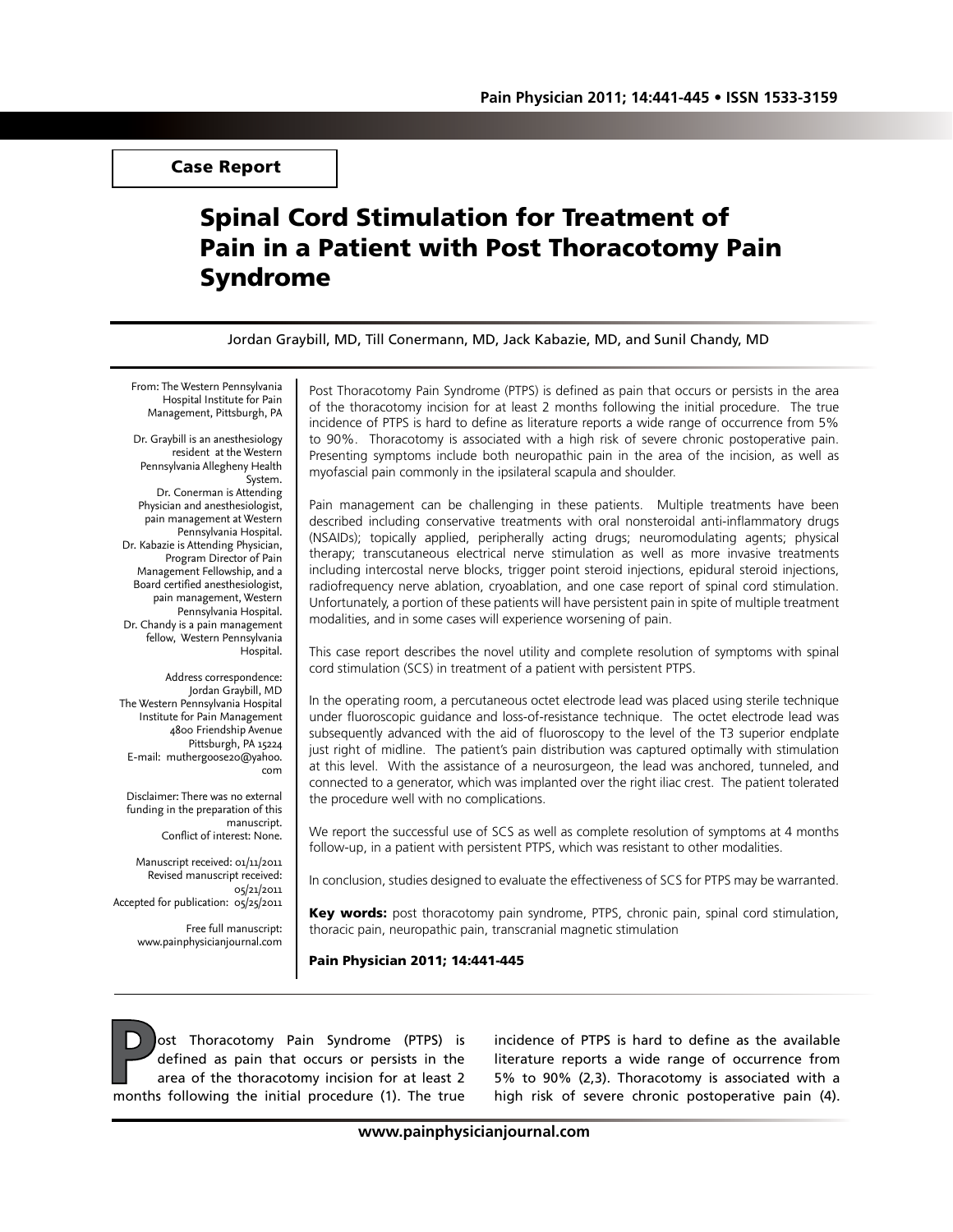Presenting symptoms include both neuropathic pain in the area of the incision, as well as myofascial pain commonly in the ipsilateral scapula and shoulder. Pain management can be challenging in these patients. Multiple treatments have been described including conservative treatments with oral nonsteroidal anti-inflammatory drugs (NSAIDs), topically applied peripherally acting drugs (lidocaine gel/patches, topical preparations of NSAIDs, salicylates, and capsaicin), neuromodulating agents, transcutaneous electrical nerve stimulation, and physical therapy. More invasive therapies have been described including intercostal nerve blocks, trigger point injections, epidural steroid injections, radiofrequency nerve ablation, cryoablation, and one case report of spinal cord stimulation (SCS) (2,5). Unfortunately some of these patients will have persistent pain in spite of multiple treatment modalities, and in some cases will experience worsening of pain (2,6). In such cases, SCS may be considered due to its effectiveness in neuropathic pain (7-10).

We describe the use of SCS for treatment of persistent pain that was resistant to other treatment modalities. In this case report, the patient had complete resolution of symptoms reported during the last follow-up office visit at 4 months post stimulator implantation.

## Case Report

A 71-year-old male presented to our clinic with a 3-year history of persistent pain involving the right chest in the distribution of a thoracotomy incision, following an esophagectomy for cancer. The patient characterized the pain as constant, and burning in nature with associated allodynia. The pain was aggravated by light touch and pressure, which prevented the patient from sleeping. He rated the pain 8/10 on the verbal numeric rating scale of 0 to10. Previous workups included a bone scan, CT scan of the chest, chest x-ray, and thorough physical examinations, ruling out metastatic disease and other pathology (see discussion). Prior medical treatments included oral morphine, and hydrocodone/ acetaminophen 10/500, which allowed the patient to sleep, but prevented him from participating in daily activities secondary to the associated sedation and lethargy. On physical examination the patient had significant allodynia, hyperesthesia, and hyperalgesia covering a large area of the lateral right chest wall from the posterior axillary line to the right parasternal area in the distribution of the thoracotomy scar. The scar was well healed with no obvious neuroma formation, swelling, or signs of infection. A computed tomography

scan showed degenerative changes within the cervical spine, and bilateral shoulders. A whole body bone scan showed no scintigraphic evidence of osseous metastatic disease. The patient was started on a gabapentin titration schedule, and was continued on morphine ER 30 mg twice a day and hydrocodone/acetaminophen 10/500 mg 1-2 tabs 3 times a day for breakthrough pain relief. The patient was scheduled and received 3 thoracic epidural injections of 120 mg of methylprednisolone and 7.5 mg of bupivicaine at the T7-8 vertebral level. The gabapentin was ultimately discontinued secondary to a lack of desired efficacy and associated oversedation. On follow-up, the patient described minimal relief of symptoms after 3 thoracic epidural steroid/local anesthetic injections in addition to oral opioids.

Hoping to achieve improved pain control and associated improvement in his level of functioning, the patient was offered a trial of SCS. The risks of the procedure, including bleeding, infection, headache, nerve injury, and treatment failure, were reviewed. After informed consent was obtained, the patient was taken to the operating room and placed in a prone position. His back was prepped and draped in a normal sterile fashion. The skin and subcutaneous tissues were infiltrated with approximately 5 mL of 1% preservative free lidocaine at the needle entry site. Under fluoroscopic guidance, a 14-gauge Tuohy needle was advanced using the loss-of-resistance technique at the T12-L1 right paramedian interspace. After entering the epidural space, placement was confirmed with fluoroscopy and a percutaneous octet electrode lead was subsequently advanced with the aid of fluoroscopy to the level of the T3 inferior endplate just right of midline (Fig. 1). The patient's pain distribution was captured optimally with stimulation at this level. The lead was secured to the back using benzoin tincture, steri-strips, and then covered with a Tegaderm dressing. The patient tolerated the procedure well. Discharge and operational instructions for the external generator were provided.

During the 5-day outpatient trial, the patient experienced excellent pain relief with a reported pain score of 0/10 on the verbal pain scale. He required only minimal breakthrough medications. During the trial period the lead was not repositioned. The patient was offered permanent implantation of the stimulator. The patient was again taken to the operating room, and the abovedescribed procedure was replicated with the first electrode contact positioned at the T3 superior endplate just right of midline (Fig. 2). During this implant the patient reported the best capture of his symptoms at the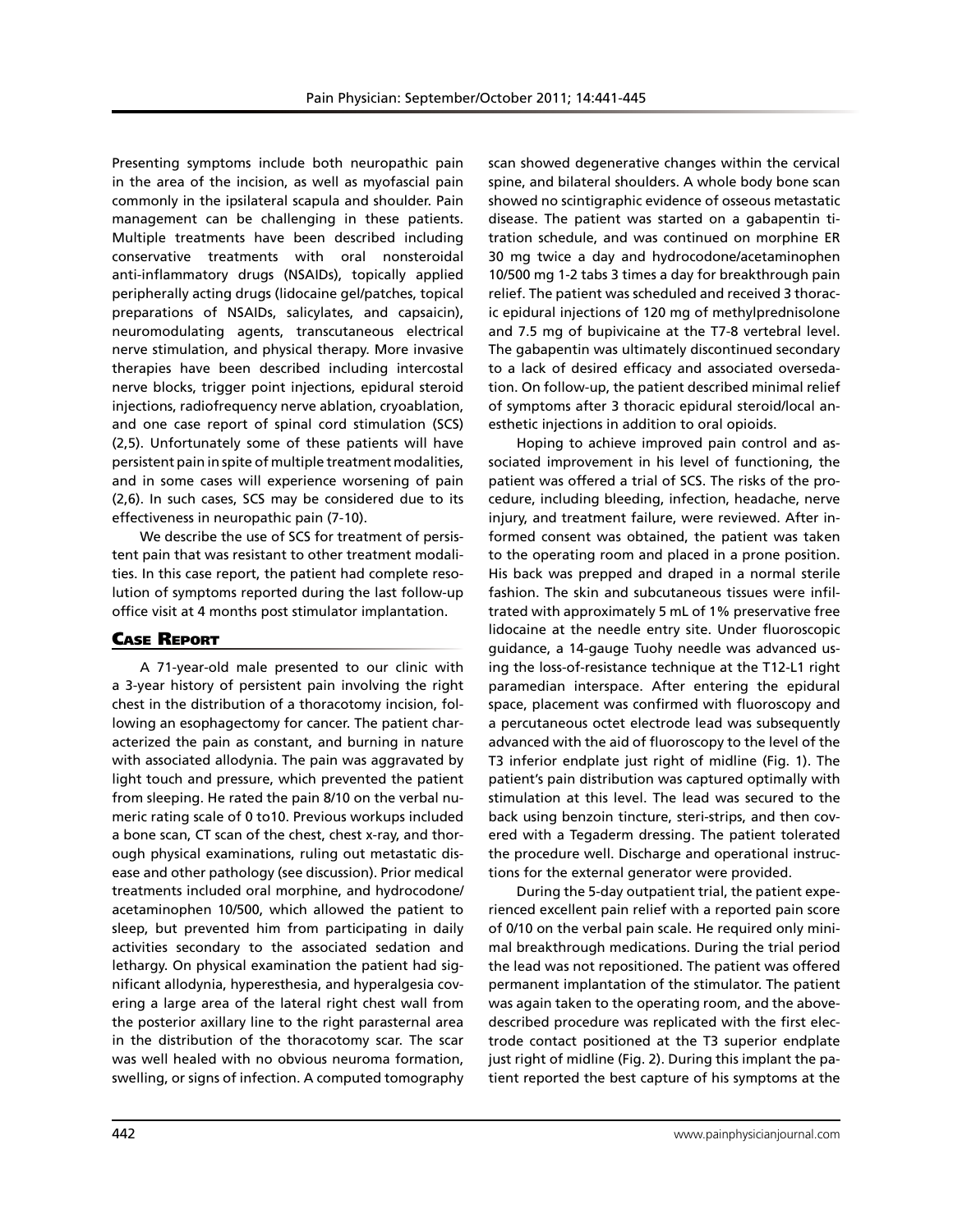



Fig. 2. *PA view of the octet electrode lead at the level of the T3 vertebral body superior endplate, just right of midline.*

superior endplate of T3, with an amplitude of 6.9 mA, pulse with of 670µS, and frequency of 60 Hz. With the assistance of a neurosurgeon, the lead was anchored, tunneled, and connected to a generator, which was implanted over the right iliac crest. The patient tolerated the procedure well with no complications.

The patient was seen one week postoperatively. At that time he had only minimal incisional pain with complete resolution of his right chest wall pain, and was able to perform all daily activities without impairment. Although the patient was initially scheduled for follow-up in 2 months, he subsequently cancelled this appointment, reporting complete resolution of his previous symptoms. At an office follow-up 3 months after the implantation, he continued to report no pain in the area of his thoracotomy, as well as resolution of his incisional pain. The patient reported that during charging of the generator and while driving (with the SCS turned off), he had return of pain (9/10 verbal numeric pain scale); however, the patient had not had the SCS turned off for extended periods besides the above. He was reporting complete resolution of his symptoms and that his level of activity remains significantly improved and without limitations. At 4 months after subpectoral implantation, the patient's generator settings were adjusted to an amplitude of 8.8 mA, pulse width of 390 µS, and a frequency of 50 Hz. He again reported complete resolution of his symptoms.

#### **Discussion**

PTPS was first described in 1944 by 2 army surgeons (11). PTPS is defined as pain that recurs or persists at the incision site or in the dermatomal distribution of the intercostal nerves for longer than 2 months after a thoracotomy. Thoracotomy is regarded as one of the most painful surgical procedures performed (4). The incidence of PTPS varies from 5% up to 90% in the literature (2,3). This wide range of occurrence is attributed to different definitions used to describe and assess pain, lack of large prospective studies, small sample size, varying surgical techniques, nonstandardized perioperative management, and varying periods of follow-up. Nonetheless, most studies report the overall incidence at over 40%, with severe disabling pain persisting in up to 5% of patients (12). Patients experiencing PTPS will commonly present with allodynia, hyperalgesia, hypoesthesia, dysesthesia, abnormal sudomotor activity, pleuritic pain, and focal tenderness over the area of the incision. This pain is often aggravated by deep breathing and movement of the ipsilateral shoulder (2). The neuropathic component of pain is attributed to direct intercostal nerve injury from spreading of the ribs, direct surgical trauma, suture entrapment of the nerve, and/or local inflammation, and scar tissue (2,13,14).

Diagnosis is usually that of exclusion, as pathology from multiple sources can cause symptoms similar to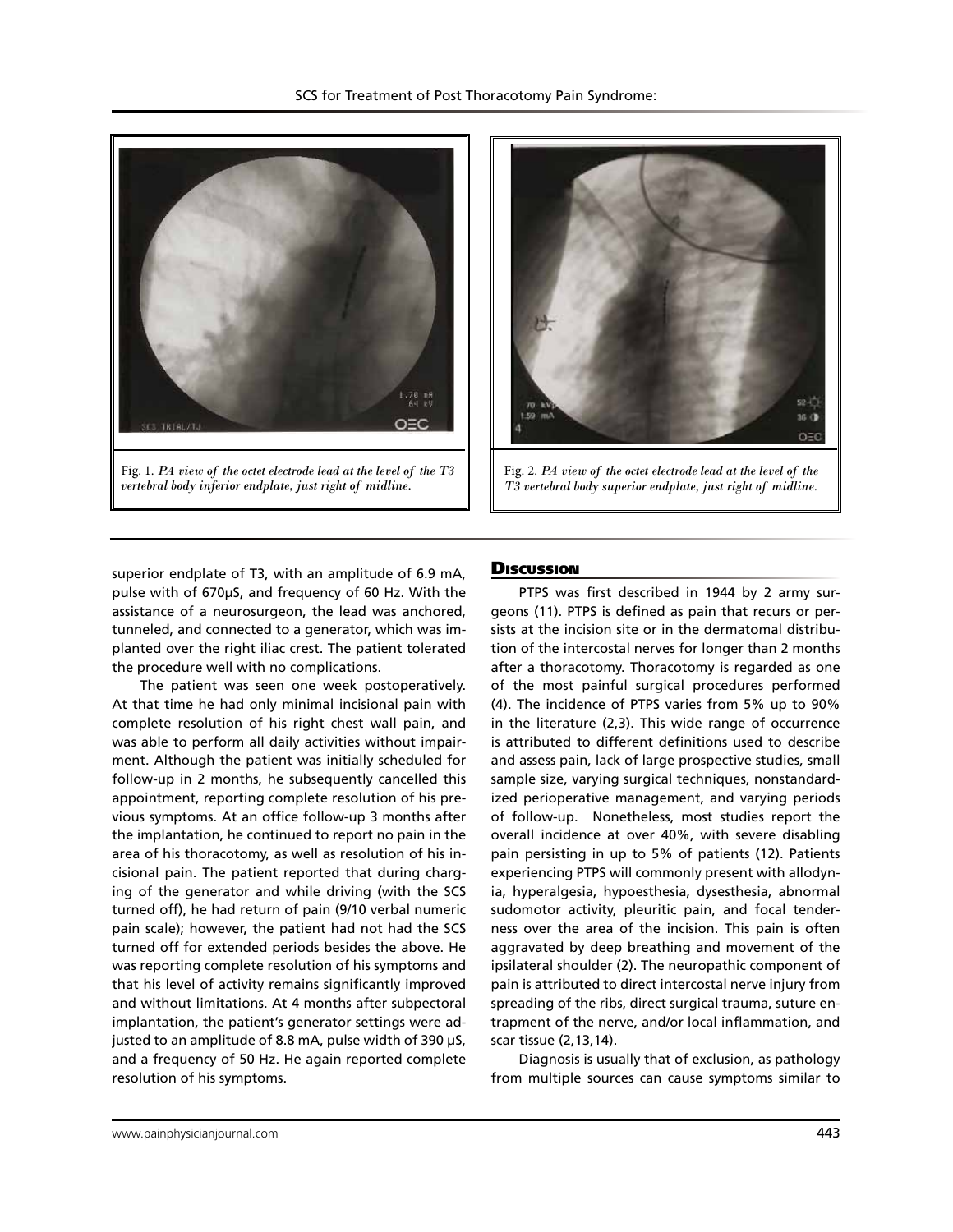PTPS. Pathology that should be ruled out includes intercostal neuroma, rib fractures, infection, costochondral dislocation, tumor recurrence, and costochondritis. A workup generally includes a thorough physical examination, chest radiograph and computed tomography. Performing an intercostal nerve block can generally identify intercostal neuralgia, which is the most commonly implicated cause of PTPS (2).

Treatment of PTPS is multimodal and often aimed at preemptive analgesia in an attempt to minimize sensitization and a windup phenomenon. It has been shown that predictive factors for developing PTPS include severe acute postoperative pain, as well as being female (3,6,14). Thoracic epidural has become widely used for acute postoperative pain control in patients receiving a thoracotomy. Cryoablation of intercostal nerves was commonly performed during surgery, however has fallen out of favor as it has been associated with an increased incidence of neuropathic pain in some studies (15). After surgery therapy is aimed at rehabilitation. Physical therapy is important for early shoulder mobilization, as shoulder dystocia has been reported in over 75% of thoracotomy patients (16). In addition, early scar mobilization can diminish the incidence of PTPS by reducing adherence to chest wall structures, underlying nerve entrapment, and range of motion restriction of the shoulder.

Once PTPS presents, a multimodal array of treatments exist including NSAIDs, topically applied peripherally acting drugs (lidocaine gel/patches, topical preparations of NSAIDs, salicylates, and capsaicin), cognitive behavior treatments, neuromodulators such as gabapentin, intercostal nerve blocks, epidural steroid injections, thoracic nerve root blocks, and radiofrequency ablation (17-19). Long-term treatment options described include intrathecal opioid pumps, SCS, and peripheral nerve stimulation (7-10,20). The mechanism of action in SCS is not fully understood at this time. Theories as to the exact mechanism include the "gate control theory" first described in 1965 which speculated that nerves carrying painful peripheral stimuli and nerves carrying touch and vibratory sensation both terminate in the dorsal horn. It is hypothesized that creating a vibration sensation with the SCS could manipulate and "close the gate" to the pain sensation (21). Other theories include central desensitization, and inhibition of phenotypic switching in A-beta fibers (22). It is likely that in this specific case report if the SCS were to be turned off for an extended period of time, a portion of the original neuropathic pain would recur. At this time

there are no studies comparing conservative to interventional treatment as invasive therapies are reserved for patients who have failed conservative treatment. Data for supporting one interventional treatment option over another is limited as there are no studies comparing these interventions. Intercostal nerve blocks, radiofrequency ablation, steroid injections, and thoracic nerve root blocks are temporary and often have to be repeated multiple times and possibly indefinitely and thus cannot be compared to SCS which is considered more permanent. Despite the preemptive and postoperative treatment of pain, PTPS often remains severe in a portion of these patients.

A possible future treatment option for this syndrome, as well as other chronic pain conditions, involves transcranial magnetic stimulation (TMS). TMS has been described since the early 1990s for the possible treatment of many psychological diseases such as depression, chronic pain, Parkinson disease, anxiety, and schizophrenia. TMS creates a magnetic field which is transformed at the level of the cerebral cortex to an electric field, which acts on neurons transynaptically at the level of tangentially aligned interneurons. The exact mechanism is not fully understood at this time, but it is thought that TMS is able to manipulate some of the changes in the central nervous system seen secondary to chronic pain, thus possibly reversing some neuroplastic changes seen in the above mentioned diseases (23). Transcranial mapping has also been described using TMS through a process of applying TMS and simultaneous motor evoked potentials. Measuring changes in amplitude and location of signals during this process makes it possible to achieve brain cartography (24). This tool may prove useful in locating areas of central neuroplastic change in the cortex.

### **Conclusion**

The prevalence of post thoractomy pain syndrome is as high as 90%, with severe debilitating symptoms occurring in up to 5% of this population. In our literature search, only one source was found describing SCS for PTPS (5), although it was mentioned as a treatment option in multiple sources. Based on our clinical experience, and given the limited clinical success of other reported conservative as well as interventional treatment measures, in a subset of patients with persistent severe PTPS, SCS should be considered as a viable long-term treatment option. Studies designed to evaluate the effectiveness of SCS for PTPS may be warranted.